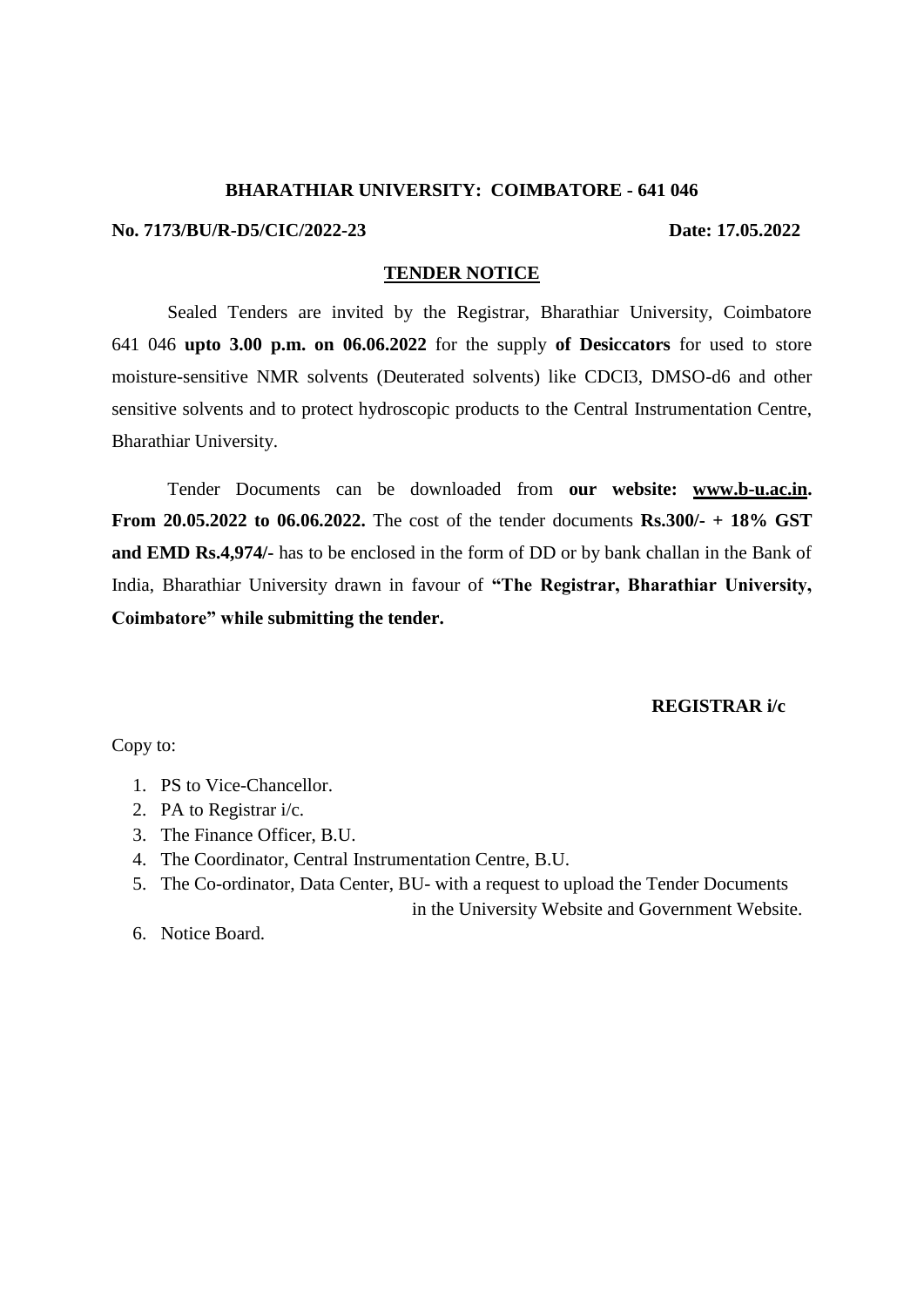# **BHARATHIAR UNIVERSITY COIMBATORE: 641 046 TENDER CONDITIONS AND INSTRUCTIONS FOR SUPLLY OF DESICCATORS**

- 1. Sealed Tenders will be received by the Registrar up to 3.00 p.m. on **06.06.2022** for the purchase of **Desiccators** for used to store moisture-sensitive NMR solvents (Deuterated solvents) like CDCI3, DMSO-d6 and other sensitive solvents and to protect hydroscopic products to the Central Instrumentation Centre, Bharathiar University, Coimbatore as given in the schedule.
- 2. **The tender shall be submitted in a sealed cover superscribed as "Tender for the purchase of Desiccators** for used to store moisture-sensitive NMR solvents (Deuterated solvents) like CDCI3, DMSO-d6 and other sensitive solvents and to protect hydroscopic products to the Central Instrumentation Centre**, Bharathiar University, due on 06.06.2022 at 3.00 p.m.**
- 3. **The tenders will be opened by the Registrar in the Registrar's Chamber at 4.00 p.m. on06.06.2022 in the presence of tenderers who are present.**
- 4. Each tender shall be accompanied with an **EMD of Rs.4,974/- (Five thousand nine hundred and seventy four only)** in the form Bank of India Challan or DD drawn in one of the **Nationalized Banks** in the name of **"Registrar, Bharathiar University"** payable at Coimbatore. Cheques and Bank Guarantees will not be accepted. Tenders without EMD shall be summarily rejected. EMD will not carry any interest.
- 5. Tenders received late will be returned to the tenderer unopened.
- 6. The entries in the tender schedule shall be as for as possible without scoring, corrections and over writings and shall be legible. The unavoidable correction or scoring shall be attested by full signature of the tenderer. The tenderer should sign on each page of the tender document.
- 7. In the tender schedule the tenderer should quote his rates for each item separately in figures and words in the corresponding column.
- 8. If the rates quoted in the schedule differ in words and figures, the lowest quoted rate will be taken. The unit rates quoted in the schedule is those governing payment.
- 9. Taxes or any other charges if any shall be clearly mentioned specifying the percentage. If this is not specifically mentioned it will be taken that the rates quoted are Net.

# 10. **If the tenderers quotes the price with GST, should mention the valid GST registration Number along with the copy of the registration Certificate**.

- 11. The rate quoted shall be for delivery at University Campus.
- 12. No revision of rates at any cost will be accepted.
- 13. Tender documents are not transferable.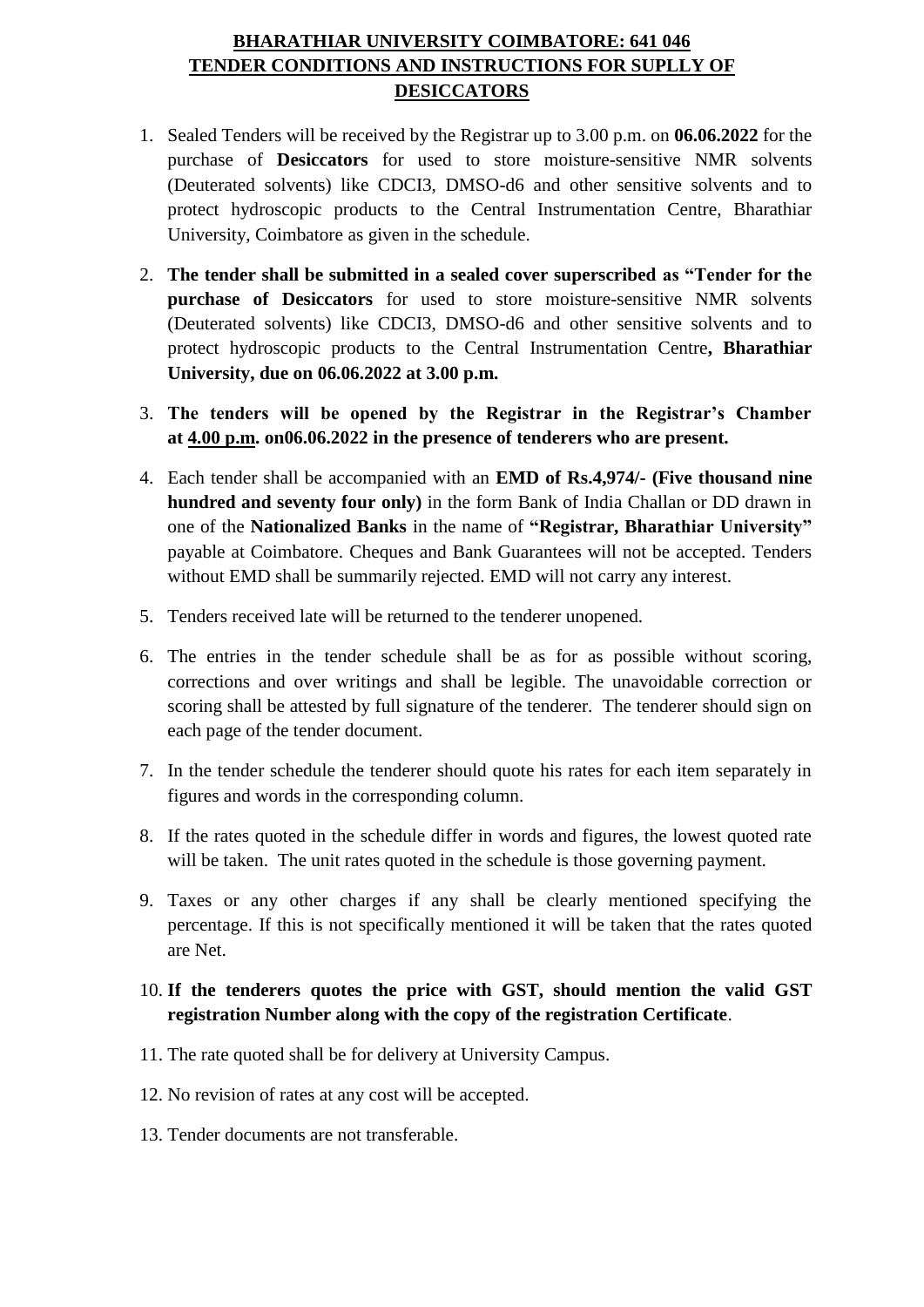- 14. The tender shall be submitted only in this official form and the tenderers should sign on each page of the all tender documents and enclosed without any omission.
- 15. **The tender shall be valid for a minimum of 180 days from the date of opening**. Tenderer should not withdraw his tender after the tenders are opened. In case the tender is withdrawn after it opened, the EMD remitted will be forfeited.
- 16. The EMD of the unsuccessful tenders will be refunded immediately after the tenders are disposed of by the competent authority.
- 17. Successful tenderer shall remit a security deposit of 5% of the accepted tender order value and execute an agreement on Tamilnadu stamp paper to the value of Rs.100.00. Failure to execute the agreement within the stipulated time will entail in forfeiture of the EMD. Security Deposit will be refunded after audit/warranty period is over.
- 18. The material should be supplied within the stipulated period mentioned in the supply order. If the supply is not made within the period the supply order will be cancelled and EMD will be forfeited.
- 19. The materials quoted shall confirm **ISI standard**. The make of the materials shall be mentioned in the tender.
- 20. The tender is submitted subject to and agreeing to the above conditions. Original tender documents should be enclosed otherwise it will be liable for rejection.
- 21. Downloaded tender documents should be accompanied with tender cost and EMD in the form of DD drawn in favour of the Registrar, BU.
- 22. If the price in INR with GST taxes, should mention the valid local Sales Tax Registration/VAT Registration/CST Registration Numbers along with the copy of the Registration Certificate.
- 23. EMD and Tender Cost shall be exempted if the firm registered with MSME and NSIC. The Registration Certificate along with the terms and condition issued by the MSME and NSIC should be enclosed and highlighted to consider the exemption.
- 24. Net rate including excise duty, surcharge, sales tax, freight, insurance, delivery, installation and commissioning of the above work and such other levies that may be applicable. The bidder should clearly mentioned the details of their tax, customs and other charges, etc.
- 25. The rate should be quoted with specification, make and model if applicable and should be indicated clearly both in words and figures. Any scoring or overwriting should be attested by the tenderers with full signature. The rate quoted should be firm and should not be subjected to any variation clauses.
- 26. If the equipment is imported, Customs Duty, Clearance, delivery, transportation, Insurance charges should be mentioned clearly. The firm has to arrange the authorized customs clearing agent on behalf of University for customs clearance.
- 27. In case the tender is withdrawn after it opened, the EMD will be forfeited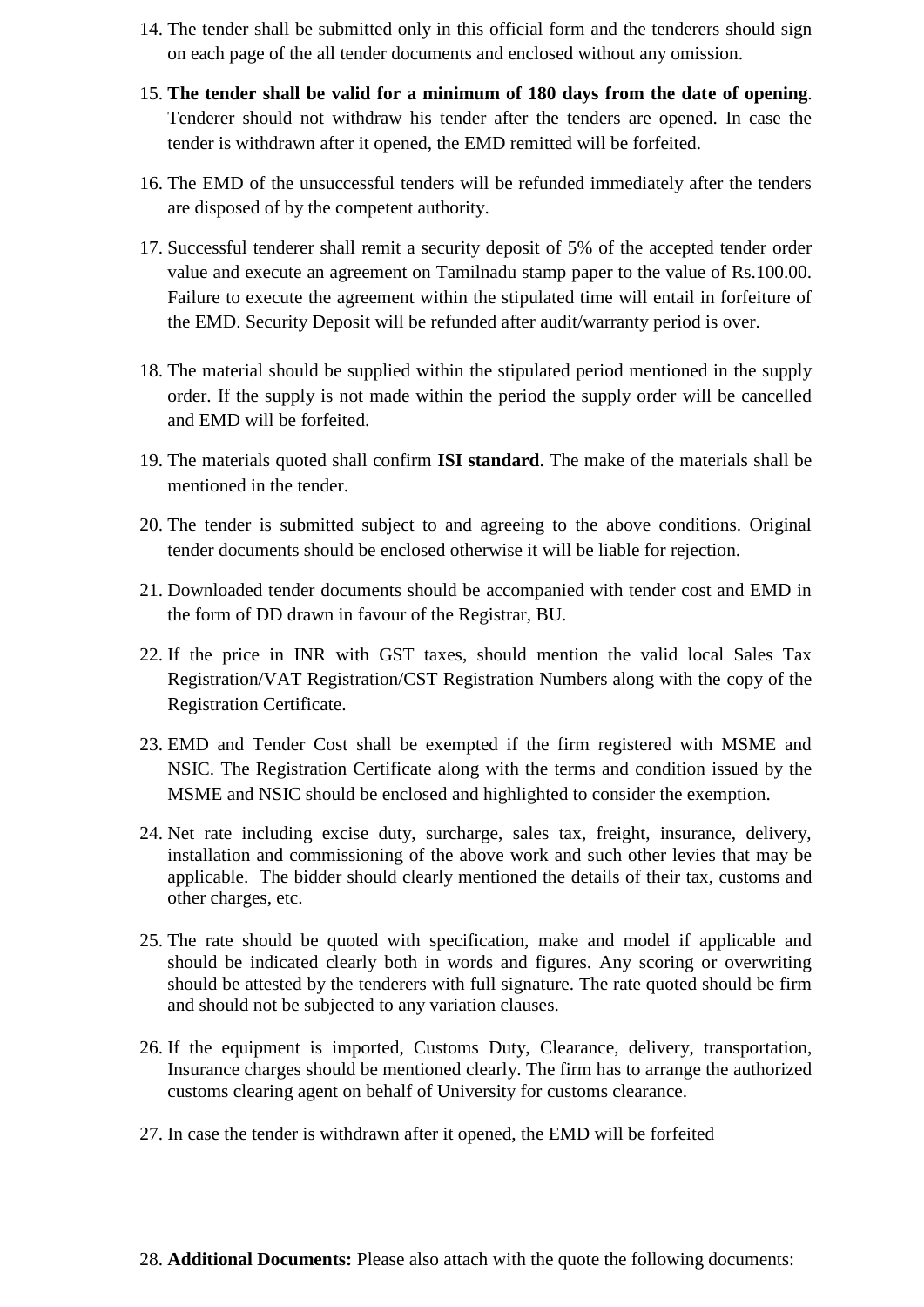- ISO Certificate / Equivalent Certified company
- Number of service centers of the supplier in Tamilnadu/India.
- Number of years standing in the business.
- Average turnover in the last three years.
- Backup facility for the warranty period.
- Copy of Manufacturer License, PAN, TIN and GST Number.
- Certificates attained by the manufacturer.
- Company Profile.
- Manufacturer Authorization Form (MAF) from OEM (Original Equipment Manufacturer)
- Any other relevant details in support of the items specified.
- 29. Any dispute arising out of this contract shall be settled only at the court having jurisdiction of Coimbatore.
- 30. The authority competent to accept the tender reserves the right to reject or accept any tender without assigning any reasons thereof.
- 31. Regarding the acceptance of supply with reference to the specification and quality of materials supplied. The decision of University Registrar shall be final.
- 32. The University's general rules for the supply of the materials and works will apply on this purchase also.
- 33. The tender is governed by the Tamilnadu Tender Transparency Act 1998 and 2000 as amended from time to time.

## 34. **Other Enclosures:**

- Attested copies of the Registration Certificate of the company.
- Audited Annual Financial Statements and Annual Report and Certified statement from the current Statutory Auditors of the bidder.
- Signed and stamped copy of the original tender document downloaded from the website along with its annexures/ corrigendum/ documents, etc.
- $\div$  The copy of the GST registration certificate and copy of PAN.
- $\triangle$  The annual turnover of the bidder for the last three financial years.
- Any other document.

| Cost of Tender document (to be filled by the tenderer) |      |               |             |  |  |  |
|--------------------------------------------------------|------|---------------|-------------|--|--|--|
| DD/Challan No                                          | Date | <b>Amount</b> | <b>Bank</b> |  |  |  |
|                                                        |      |               |             |  |  |  |
|                                                        |      |               |             |  |  |  |

| Details of EMD Amount (to be filled by the tenderer): |      |        |      |  |  |  |
|-------------------------------------------------------|------|--------|------|--|--|--|
| DD/Challan No                                         | Date | Amount | Bank |  |  |  |
|                                                       |      |        |      |  |  |  |
|                                                       |      |        |      |  |  |  |

# **SIGNATURE OF THE TENDERER MOBILE NO:**